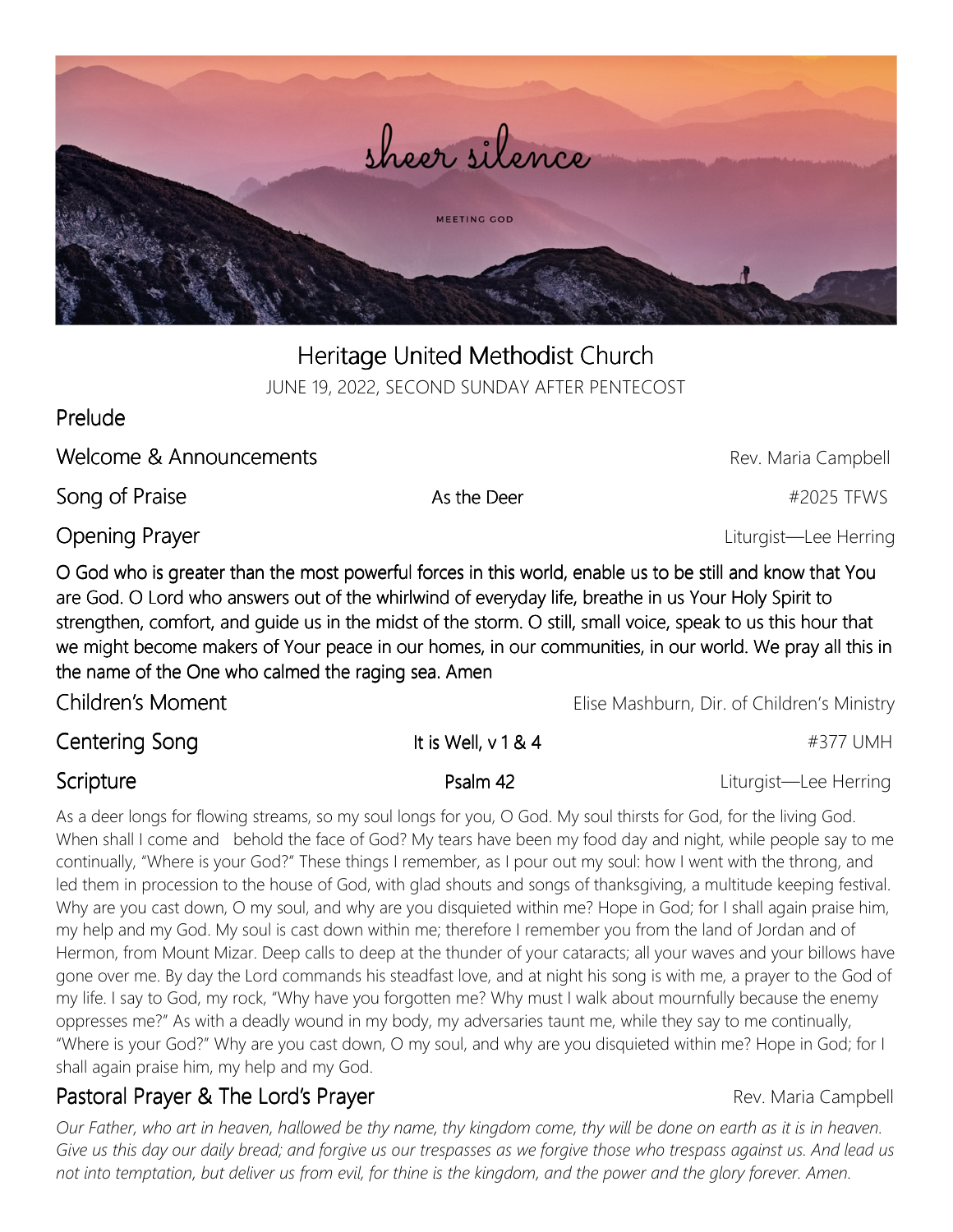### Anthem **Anthem He is to Me** *(Griffin)* Friends of Faith

### Scripture 1 Kings 19:1-15a Rev. Maria Campbell

Ahab told Jezebel all that Elijah had done, and how he had killed all the prophets with the sword. Then Jezebel sent a messenger to Elijah, saying, "So may the gods do to me, and more also, if I do not make your life like the life of one of them by this time tomorrow." Then he was afraid; he got up and fled for his life, and came to Beer-sheba, which belongs to Judah; he left his servant there. But he himself went a day's journey into the wilderness, and came and sat down under a solitary broom tree. He asked that he might die: "It is enough; now, O Lord, take away my life, for I am no better than my ancestors." Then he lay down under the broom tree and fell asleep. Suddenly an angel touched him and said to him, "Get up and eat." He looked, and there at his head was a cake baked on hot stones, and a jar of water. He ate and drank, and lay down again. The angel of the Lord came a second time, touched him, and said, "Get up and eat, otherwise the journey will be too much for you." He got up, and ate and drank; then he went in the strength of that food forty days and forty nights to Horeb the mount of God. At that place he came to a cave, and spent the night there. Then the word of the Lord came to him, saying, "What are you doing here, Elijah?" He answered, "I have been very zealous for the Lord, the God of hosts; for the Israelites have forsaken your covenant, thrown down your altars, and killed your prophets with the sword. I alone am left, and they are seeking my life, to take it away." He said, "Go out and stand on the mountain before the Lord, for the Lord is about to pass by." Now there was a great wind, so strong that it was splitting mountains and breaking rocks in pieces before the Lord, but the Lord was not in the wind; and after the wind an earthquake, but the Lord was not in the earthquake; and after the earthquake a fire, but the Lord was not in the fire; and after the fire a sound of sheer silence. When Elijah heard it, he wrapped his face in his mantle and went out and stood at the entrance of the cave. Then there came a voice to him that said, "What are you doing here, Elijah?" He answered, "I have been very zealous for the Lord, the God of hosts; for the Israelites have forsaken your covenant, thrown down your altars, and killed your prophets with the sword. I alone am left, and they are seeking my life, to take it away." Then the Lord said to him, "Go, return on your way to the wilderness of Damascus.

| Message                                                                                                                                                                                | <b>Sheer Silence</b>            | Rev. Maria Campbell   |  |  |
|----------------------------------------------------------------------------------------------------------------------------------------------------------------------------------------|---------------------------------|-----------------------|--|--|
| Offertory                                                                                                                                                                              | Love Without End, Amen (Barker) | Friends of Faith      |  |  |
| Doxology                                                                                                                                                                               |                                 | #95 UMH               |  |  |
| Praise God, from whom all blessings flow; Praise him, all creatures here below; praise him above, ye heavenly host;<br>praise Father, Son, and Holy Ghost. Amen                        |                                 |                       |  |  |
| Dedication of Offering                                                                                                                                                                 |                                 | Liturgist-Lee Herring |  |  |
| Generous God, you have blessed each of us with gifts to serve and share. May the offerings we present<br>today be used to further your Kingdom and build your beloved community. Amen. |                                 |                       |  |  |

| <b>Closing Song</b> | Joyful, Joyful, We Adore Thee                                                   | #89 UMH |
|---------------------|---------------------------------------------------------------------------------|---------|
| Blessing            |                                                                                 |         |
| Postlude            |                                                                                 |         |
|                     | Pianist—Jenny Memmott Organist—Margaret Cinotto Worship Song Leader—Jacob Eppel |         |
|                     |                                                                                 |         |

**HERITAGE** 

12850 Quivira Rd Overland Park, KS 66213 913-897-6446 www.heritageumc.org